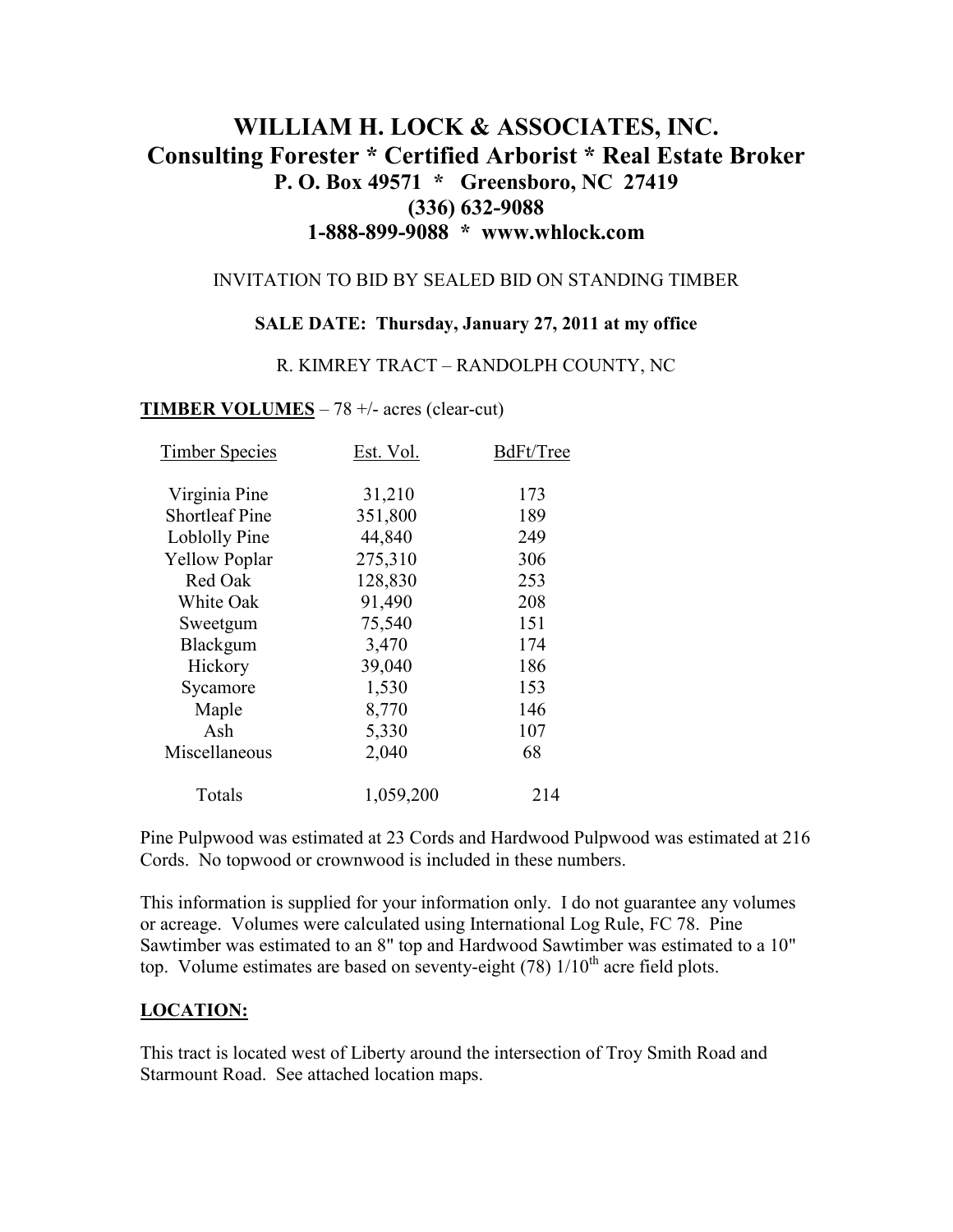Page Two R. Kimrey Tract - Timber Sale Sale Date: Thursday – January 27, 2011

### **BIDS:**

The R. Kimrey Tract is being sold on a lump sum sealed bid basis. Bids will be accepted by **regular mail** if received by 5:00 pm on Wednesday, January 26, 2011 **OR** bids will be accepted by **email (whlock@whlock.com), telephone (336-632-9088), fax (336-632- 9088), or in-person** at my office until 11:00 am on Thursday, January 27, 2011. At 11:00 am on Thursday, January 27, 2011 all bids received will be recorded. The successful bidder will be notified within 24 hours of the bid openings. A 10% deposit may be requested to be delivered to William H. Lock & Associates, Inc. within 72 hours of the bid opening. The balance of the sales price is to be delivered at the sale closing which should occur on or before February 25, 2011. The seller reserves the right to refuse or accept any and all bids. Seller will consider all bids. The seller will be responsible for the timber deed preparation and forestry consultant fees. The buyer will be responsible for all other closing costs. A \$1,000 performance deposit will be payable at closing and held in a non-interest bearing trust account until satisfactory completion of logging. The performance deposit does not limit the buyer's liability.

### **PLACE OF SALE:**

The timber sale will be held at the office of William H. Lock & Associates, Inc. in Greensboro, NC. The office address is 7325 D-2 W. Friendly Avenue, Greensboro, NC 27410. Telephone and Fax: 336-632-9088; Email-whlock@whlock.com

## **CONDITIONS OF SALE**:

1. The Buyer shall have 24 months from the date of the timber deed to cut and remove all merchantable timber within the "Sale Areas". "Creek Buffers" have been marked with Blue Paint. No blue painted trees marking the buffer boundaries may be cut. All Pine > 10" Diameter Breast Height and Hardwoods > 16" Diameter Breast Height may be harvested within the buffers provided all necessary Best Management Practices, Forest Practice Guidelines, and any applicable River Basin Rules are followed. The buyer agrees to abide by all necessary regulations pertaining to this applicable watershed and all other applicable rules and regulations pertaining to timber harvesting.

2. The Buyer shall access the tract from Troy Smith or Starmount Road along any existing drives or farm paths. All access routes will need to be installed and/or maintained according to all North Carolina Best Management Practices, Forest Practice Guidelines, and any applicable river basin rules. All roadways must remain open and passable by ordinary automobile and farm traffic at all times. The roadways must be left in similar condition at the completion of the harvesting operation as they were at the beginning of the harvesting operation. Call W.H. Lock if questions concerning access routes.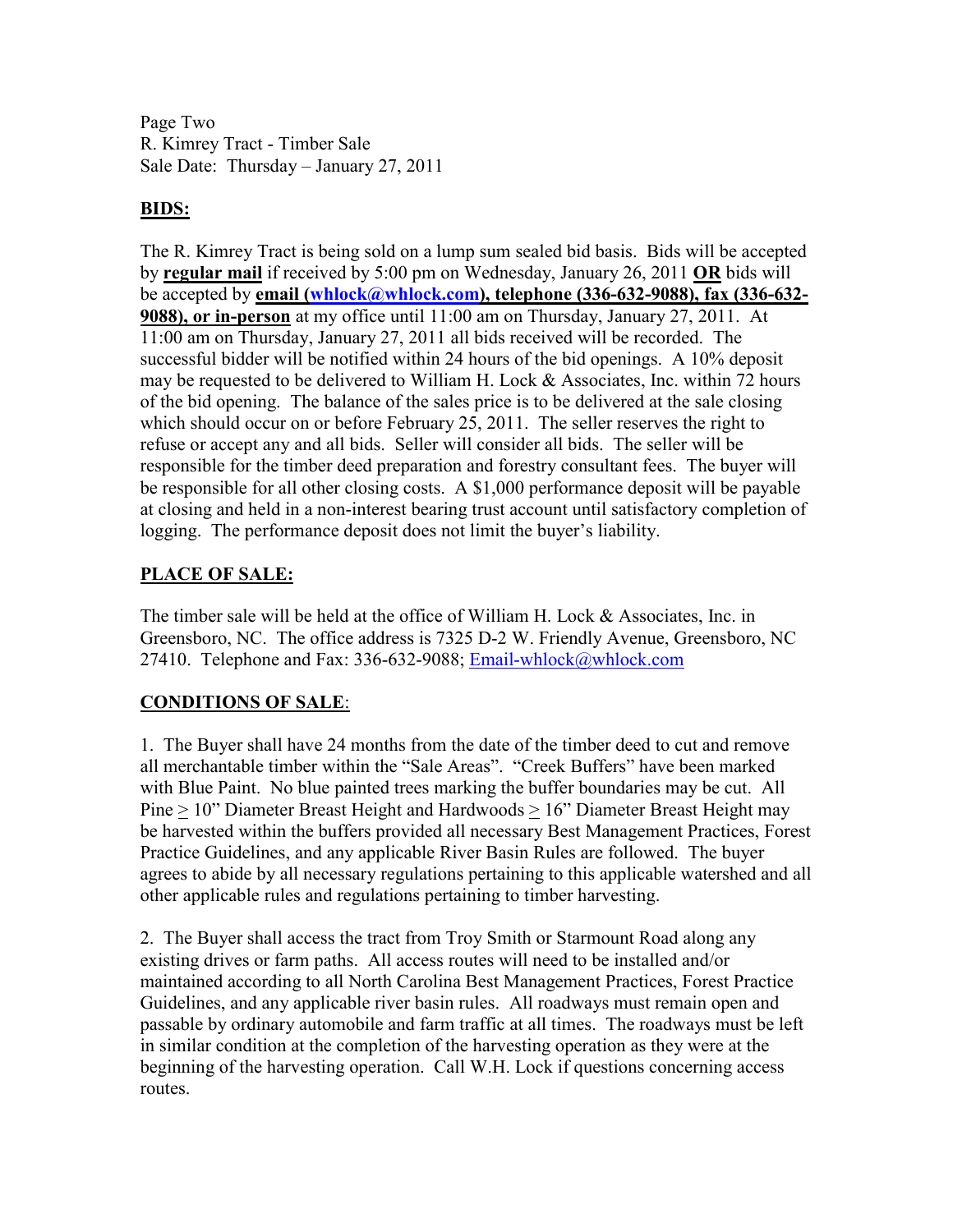Page Three R. Kimrey Tract - Timber Sale Sale Date: Thursday – January 27, 2011

3. The Buyer is responsible for maintaining a clean site. No equipment parts, trash, tires or other debris shall be left on the property. It shall be the Buyer's responsibility to clean up any hazardous material or chemical waste spills including but not limited to Diesel Fuel, Hydraulic Fluid, Machine Oil, and/or Gasoline upon the subject property. Responsibility will include any required remediation including but not limited to the removal of contaminated soils.

4. Harvesting operations must not interfere with any farming operations and farming operations must not interfere with any harvesting operations. Decking, loading or hauling will not be permitted in any existing open fields or pastures immediately adjacent to the timber unless approved by William H. Lock & Associates, Inc. If approved, open areas must be free of logging debris, smoothed when completed, and re-seeded if necessary.

5. The Buyer is responsible for following all Federal, State, and local regulations regarding timber harvesting activities. If required, Buyer is responsible for obtaining any necessary permits or licenses required for timber harvesting. All logging operations must conform to North Carolina Best Management Practices, Forest Practices Guidelines, and any applicable river basin rules. In the event that a non-compliance situation is identified on the tract as a result of the harvesting operation, William H. Lock & Associates, Inc. will have the express right to suspend the harvesting operation until the situation is brought into compliance. No trees or other logging debris shall be left in or across the property boundary, sale cutting lines or access roads and paths.

6. All necessary property lines and corners have been marked with pink flagging. No flagged or painted trees denoting the property and/or sale boundary shall be cut and no trees outside the boundary lines shall be cut. If trees marking the property lines or sale boundary are cut, North Carolina timber trespass laws may apply. No trees shall be cut to fall on a neighboring landowner's property or where potential damage may occur. If existing property corners are damaged or removed as a result of the harvesting operation, Buyer agrees to replace the markers at the correct surveyed location at their own expense.

7. Buyer agrees to notify William H. Lock & Associates, Inc., P. O. Box 49571, Greensboro, NC 27419 at least 3 days in advance of the beginning of the harvesting operation and at least 3 days in advance of the completion of the harvesting operation.

8. Seller or their Agent reserves the right, in its sole discretion, to require the termination of all timber harvesting in the event that weather conditions cause the land to become so wet that continued logging will cause excessive site damage and rutting. Seller agrees to extend the cutting time automatically for the number of days of required termination if he exercises this item. If work is allowed to continue during the determination process, Buyer agrees to repair any excessively rutted areas.